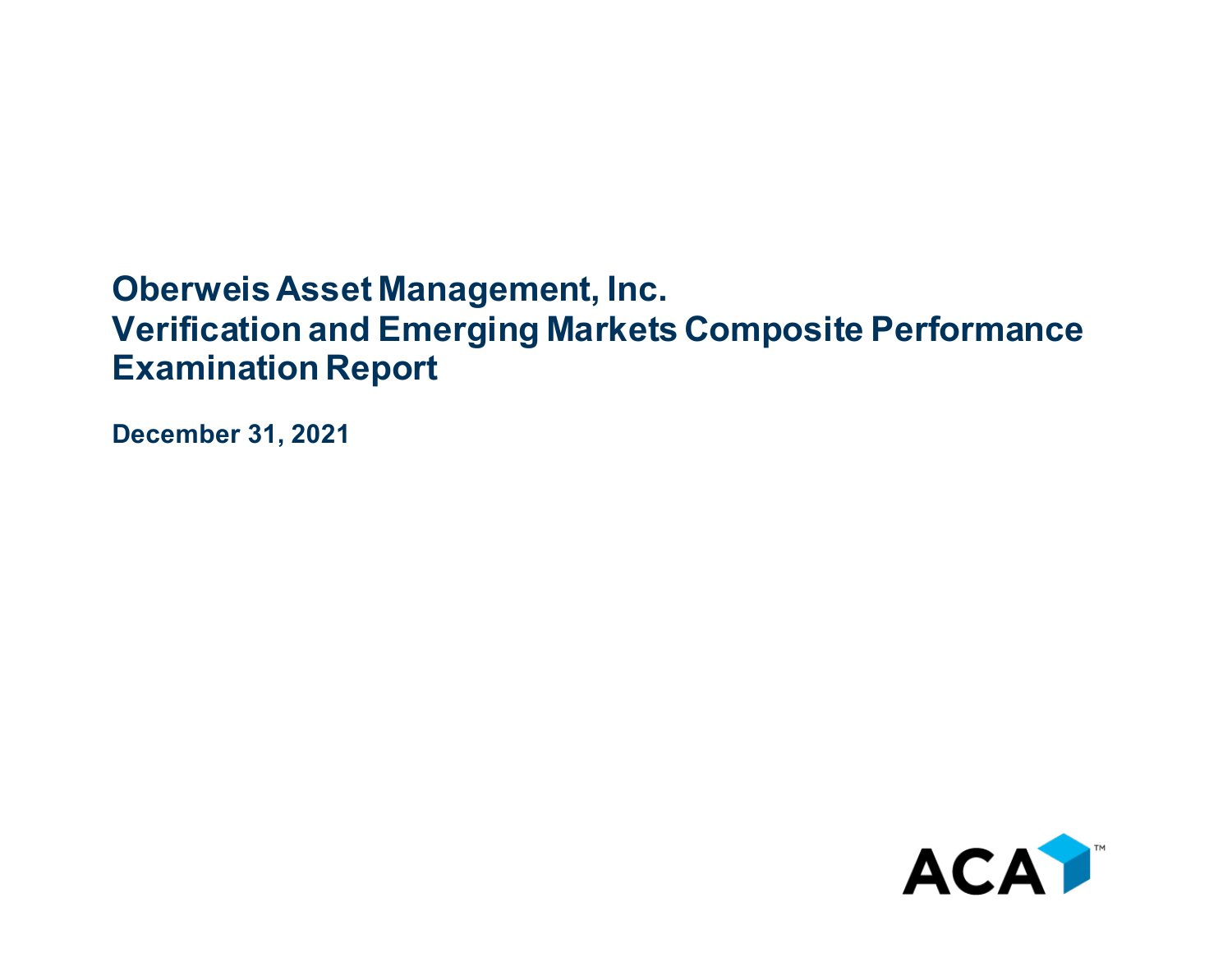

## **Verification and Performance Examination Report**

Oberweis Asset Management, Inc.

We have verified whether Oberweis Asset Management, Inc. (the "Firm") has, for the periods from January 1, 2015 through December 31, 2021, established policies and procedures for complying with the Global Investment Performance Standards (GIPS® ) related to composite and pooled fund maintenance and the calculation, presentation, and distribution of performance that are designed in compliance with the GIPS standards, as well as whether these policies and procedures have been implemented on a firm-wide basis. GIPS® is a registered trademark of CFA Institute. CFA Institute does not endorse or promote this organization, nor does it warrant the accuracy or quality of the content contained herein. We have also examined the Firm's Emerging Markets Composite for the periods from June 1, 2018 through December 31, 2021.

The Firm's management is responsible for its claim of compliance with the GIPS standards, the design and implementation of its policies and procedures, and for the accompanying Emerging Markets Composite's GIPS composite report. Our responsibilities are to be independent from the Firm and to express an opinion based on our verification and performance examination. We conducted this verification and performance examination in accordance with the required verification and performance examination procedures of the GIPS standards, which includes testing performed on a sample basis. We also conducted such other procedures as we considered necessary in the circumstances.

In our opinion, for the periods from January 1, 2015 through December 31, 2021, the Firm's policies and procedures for complying with the GIPS standards related to composite and pooled fund maintenance, as well as the calculation, presentation, and distribution of performance, have been, in all material respects:

- Designed in compliance with the GIPS standards, and
- Implemented on a firm-wide basis.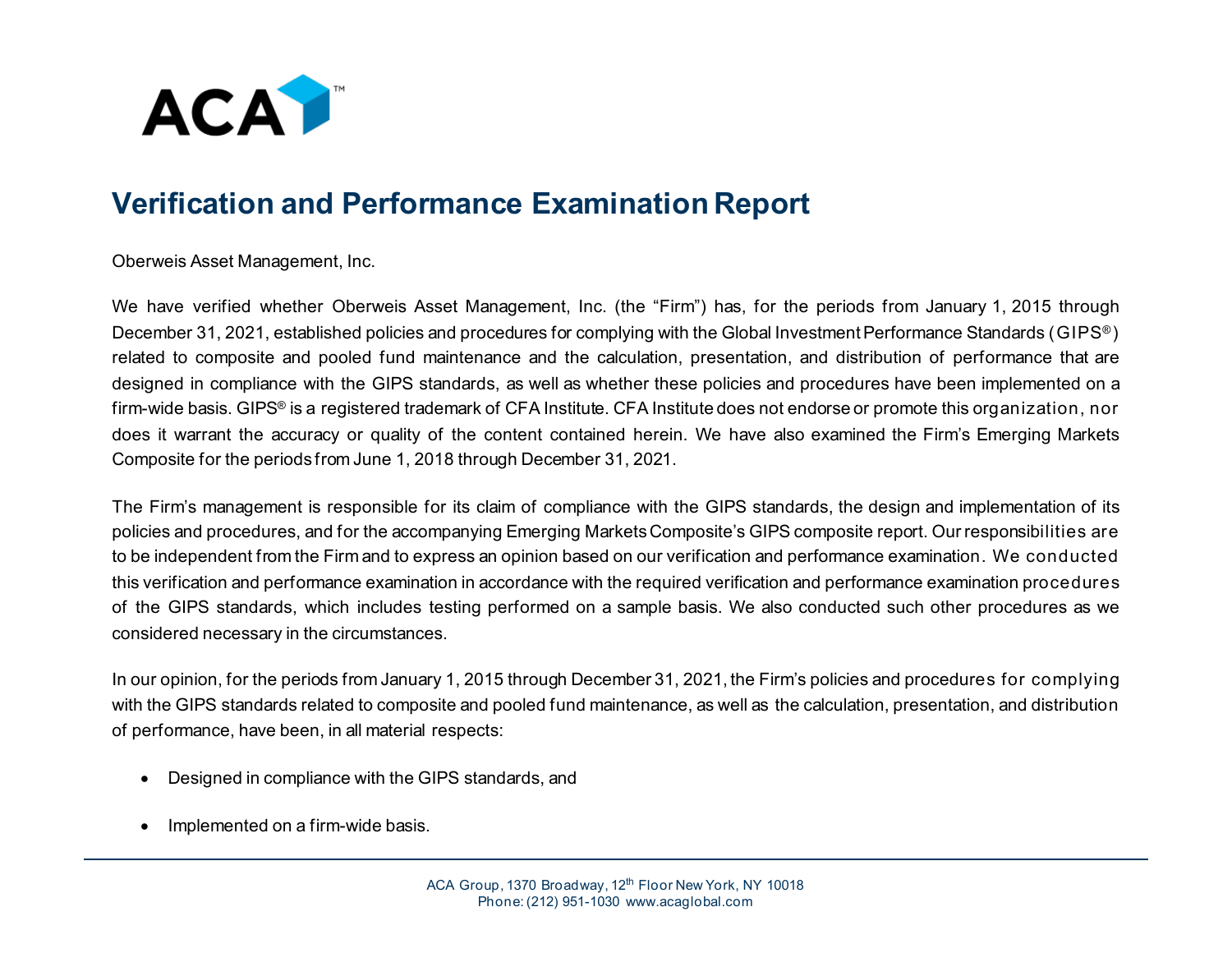

A verification covering the periods from January 1, 1993 through December 31, 2014 was performed by another verification firm, whose report expressed an unqualified opinion thereon.

Also, in our opinion, the Firm has, in all material respects:

- Constructed the Emerging Markets Composite and calculated the Emerging Markets Composite's performance for the periods from June 1, 2018 through December 31, 2021 in compliance with the GIPS standards; and
- Prepared and presented the accompanying Emerging Markets Composite's GIPS composite report for the periods from June 1, 2018 through December 31, 2021 in compliance with the GIPS standards.

This report does not relate to or provide assurance on any specific performance report of the Firm other than the Firm's accompanying Emerging Markets Composite's GIPS composite report, or on the operating effectiveness of the Firm's controls or policies and procedures for complying with the GIPS standards.

ACA Group

ACA Group, Performance Services Division

March 21, 2022